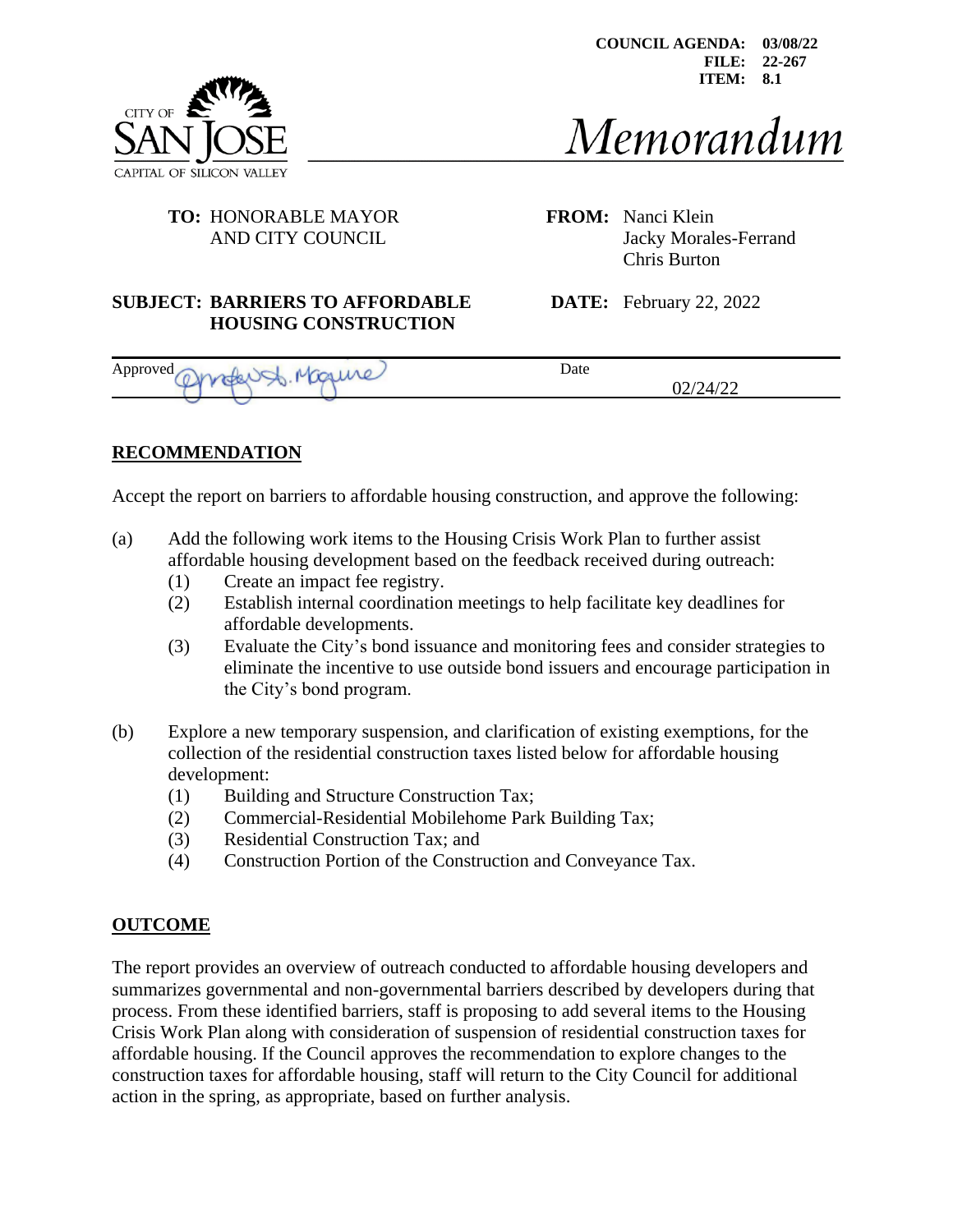# **BACKGROUND**

At the August 10, 2021 City Council meeting, as a part of the update on the Housing Crisis Work Plan, the Council directed City staff, in coordination with the Mayor's Office, to identify and communicate with affordable and market-rate housing developers who currently have entitlements but have not received a building permit or occupancy permit. The Council further directed staff to emphasize its outreach to affordable housing developers. Staff was directed to return to the City Council with a report containing the results of the outreach effort.

In September and October of 2021, City staff from the Housing Catalyst Team, along with the Mayor's Office, met individually with seven affordable housing developers who currently had approved or under construction affordable housing projects in San José to discuss the barriers each faced while moving their project forward to construction. Staff will be conducting additional outreach to the development community regarding barriers to construction as part of the update to the Housing Element. This additional outreach will include market-rate and affordable developers, and will further serve as an opportunity to understand the barriers to housing construction.

# **ANALYSIS**

The individual interviews of the affordable housing developers within San José provided an opportunity to have a thorough dialogue about governmental and non-governmental processes that impact the timeline of new affordable housing development. Some key themes emerged from these discussions, as outlined further below. However, overall there is not necessarily one single issue or theme that is preventing approved affordable housing from moving towards construction. Many of those interviewed as a part of this process also noted that they recognized San José's efforts to make improvements and help assist in the production of affordable housing through its allowable densities and work to implement Senate Bill 35 (2017) and Assembly Bill 2162 (2018) that provide for streamlined approval of affordable housing projects.

As staff has highlighted in previous updates on the Housing Crisis Work Plan, the continued rise in the cost of construction has had a dramatic impact on housing development, including affordable housing. The increased costs for affordable housing have meant that developments may need to rely on additional sources of funding to complete a project. In addition, the competitiveness in obtaining funding, especially for the vital Low-Income Housing Tax-Credit financing, has made it even more challenging. Developments have had to apply multiple times to receive a Low-Income Housing Tax-Credit award delaying the ability to start construction from six months to over two years for two developments. Staff has advocated for change in the California Debt Limit Allocation Committee program guidelines to better position affordable housing developments in San José for future allocations of tax-exempt bonds and tax credits. Changes are expected in the coming year and will be tracked to measure the overall impact on proposed affordable housing developments from the Bay Area region.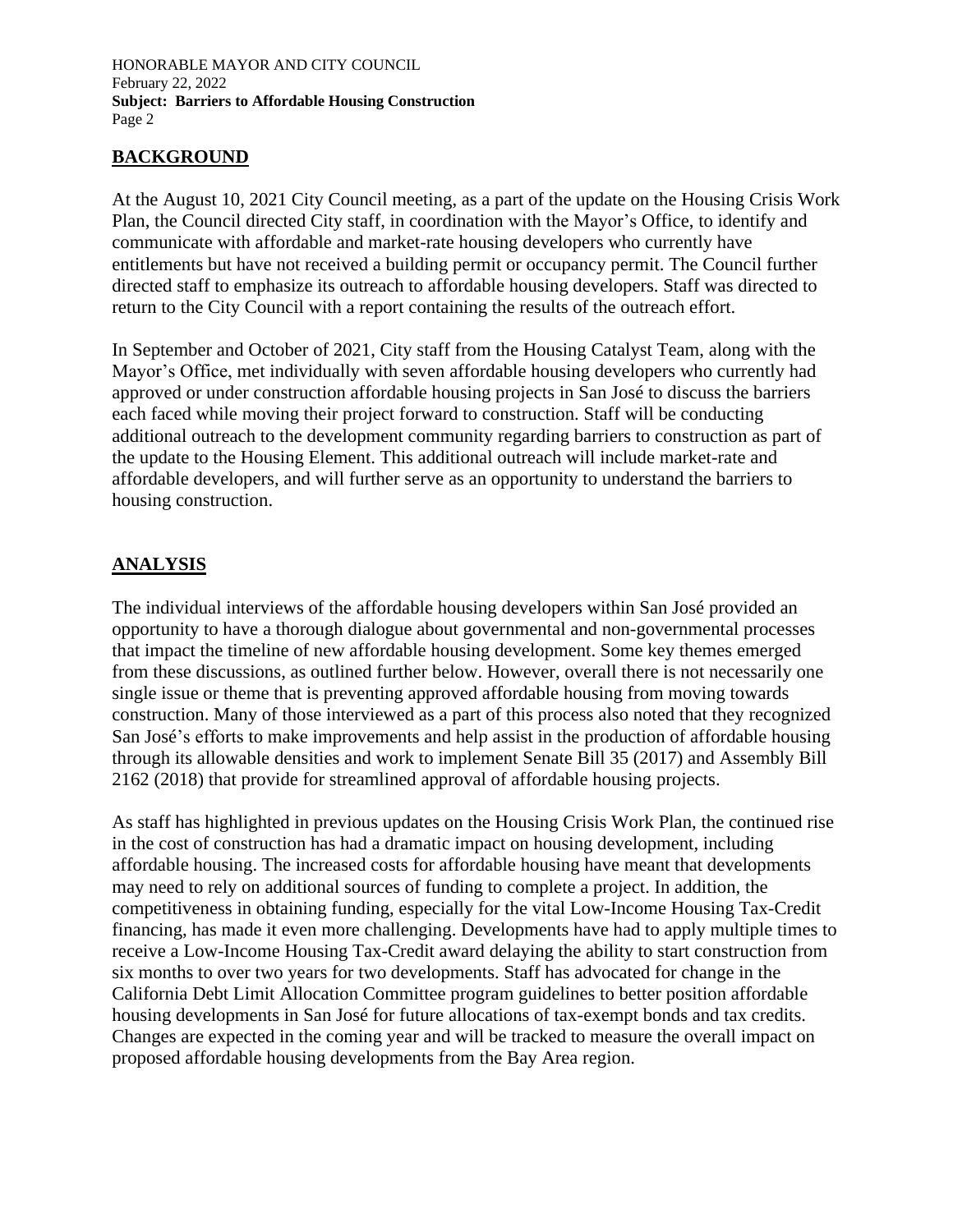The discussion and feedback received is summarized below and divided into key categories. Along with the discussion of the topics raised is also an analysis and discussion from staff with potential strategies identified to address the issues. Where appropriate, staff is also recommending certain actions items listed below to be added to the Housing Crisis Work Plan.

#### *Permitting Process*

- Dedicated Planner for Affordable Housing Many of the developers interviewed cited the assignment of dedicated planning staff as being instrumental in their entitlement process. Since 2018, a grant from Destination: Home SV has funded a dedicated Planner position in the Planning, Building and Code Enforcement (PBCE) Department overseeing affordable housing entitlements. During the initial grant period, from September 1, 2018 through June 30, 2021, planning staff reviewed 14 extremely low income and supportive housing proposals, representing 1,270 affordable units. Projects that went through this facilitated process secured approval within nine months on average, compared to 11 months for projects that went through the normal process. The funding also allowed planning staff to more effectively and efficiently guide affordable housing developers through the entitlement process. Based on these results and positive feedback from the development community, Destination: Home SV agreed to another three-year grant covering the period from July 2021 through June 2024.
- Building Permit Process Several of those interviewed cited the success of the dedicated Planner in helping their projects obtain planning approval and were interested to know if a similar program could be established to assist developers in obtaining construction permits. This generally includes working with the Building Division of PBCE and the Public Works Department.

*Work Plan Item*: Given the current capacity of the Building Division, it is not possible at the present time to have a facilitator similar to the Destination: Home Planner. However, the Housing Catalyst Team plans to establish regular coordination meetings between the Building Division, Public Works, and the Housing Department to review active projects and understand specific timelines related to the various funding sources for affordable projects. The timing of these meetings could be established as shortly after new funding has been allocated to projects and the associated deadlines are known. Understanding these deadlines earlier in the process will allow staff in development services to work within a schedule that can achieve the required milestones.

# *Land Use and Design Standards*

• Private Open Space Requirements – Private open space (e.g., balcony or patio, etc.) is required for all residential units. However, as some interviewees shared, this requirement is not always compatible with permanent supportive housing. However, this is a standard that can be forgone if a project elects to use a State Density Bonus Law incentive or waiver, and that is what most have done.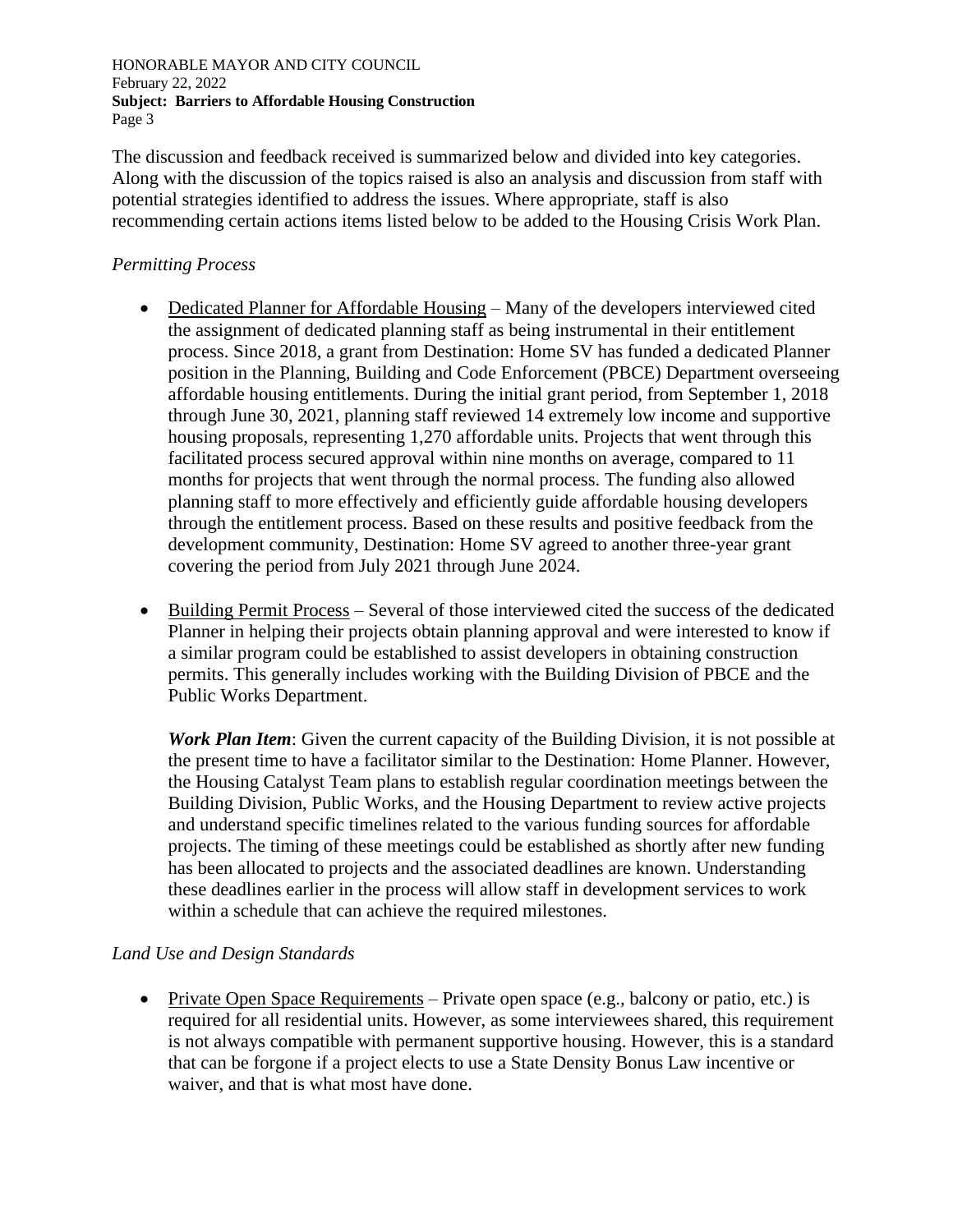- Commercial Space Requirements Several of those interviewed mentioned commercial space requirements as something that was a challenge in their project. These challenges are often related to financing difficulties as a funding source may restrict what types of tenants can occupy a space or can relate to the ability to find a suitable tenant for the commercial space. In response to this feedback, the City Council in December 2021 removed commercial requirements on 100% affordable housing projects.
- Parking Requirements Some of those interviewed discussed the City's parking requirements. Often projects will use Density Bonus Law to reduce parking for their project. They would welcome reductions to or the elimination of parking requirements. They also worry about any added costs that transportation demand management (TDM) provisions might add to the costs of a project. Staff is currently evaluating its parking and TDM standards and anticipates returning to the City Council with recommendations in the summer. The Density Bonus Law will also continue to be an option that projects can utilize to lower their parking requirements.
- Electric Vehicle Charging Several mentioned that the Building Reach Code requirement to provide electric vehicle charging parking spaces and electric vehicle ready parking spaces add additional costs to a project due to the space and infrastructure necessary. Again, eliminating or reducing parking requirements would partially alleviate this concern.

# *City Fees and Taxes*

• Construction Taxes – In several interviews, construction taxes were mentioned as an added cost on affordable development. There are four taxes charged on the construction of new residential development. These taxes are (1) Building and Structure Construction Tax; (2) Commercial-Residential Mobilehome Park Construction Tax; (3) Residential Construction Tax; and (4) Construction portion of the Construction and Conveyance Tax. The majority of proceeds from these taxes go into capital funding and staffing primarily for transportation and infrastructure, with some also going to public safety and parks capital funding. From 1992 until 2011, residential construction taxes were suspended for very low-income affordable housing. Additionally, staff has become aware that there has remained a suspension/exemption of the Building and Structure Construction Tax and the Commercial-Residential Mobilehome Park Construction Tax in the Municipal Code for certain affordable housing units receiving specific types of federal funding that includes Section 8. These suspension/exemption sections date back to the 1970s, have never been updated and do not contain a sunset clause.

*Action Item*: Staff recommends to the City Council that further analysis be done in consideration of a new temporary suspension of residential construction taxes for affordable rental housing. While these costs alone are not enough to make or break a project's ability to move forward, they do represent one lever within the City's control to lower the cost of new affordable development. In Fiscal Year 2020-2021, there were seven affordable projects issued building permits for 846 housing units that paid a total of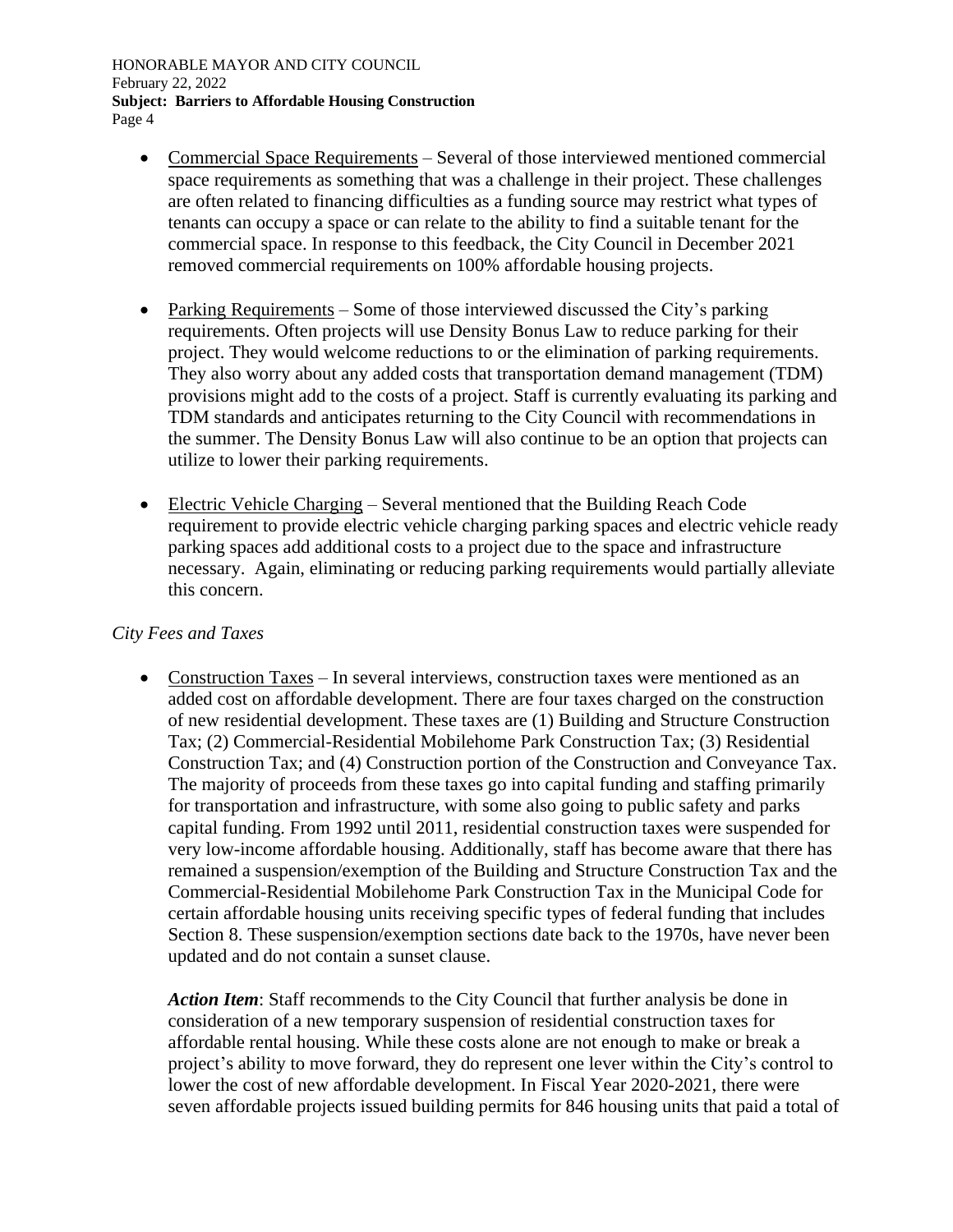\$2,692,929 in construction taxes. These construction taxes represent an important funding source for City departments, particularly the Department of Transportation, and staff believes it would be prudent to fully understand the implications of any reduction of this funding before moving forward.

| т т дуду дудт сумум исмун тился нум туу ту танугаарга детеринени |                 |                           |                                 |              |  |
|------------------------------------------------------------------|-----------------|---------------------------|---------------------------------|--------------|--|
| Building and   Commercial-                                       |                 |                           | Residential.   Construction and | <b>Total</b> |  |
| Structure                                                        | Residential     | Construction   Conveyance |                                 |              |  |
|                                                                  | Mobilehome Park |                           |                                 |              |  |
| \$993,157                                                        | \$1,560,677     | \$75,870                  | \$63,225                        | \$2,692,929  |  |

# **FY 2020-2021 Construction Taxes from 100% Affordable Development**

If the City Council approves this recommendation, staff will return later this spring with a more complete analysis of the forecasted tax revenue over the next five years along with a recommendation on whether it believes the Council should adopt a new suspension of the taxes. Staff would also analyze and consider whether a partial suspension, e.g., 50% reduction, or a suspension only for homes targeting specific income levels, e.g., extremely-low income, would be more feasible for the City departments while still providing some benefit for affordable projects.

Additionally, more projects are looking to use the existing suspension of the Building and Structure Construction Tax and the Commercial-Residential Mobilehome Park Construction Tax due to receiving project-based Section 8 vouchers. Staff would like to provide clear guidance on the application of this tax suspension through cleanup of the Municipal Code section. The existing code section references outdated funding sources that are no longer used to finance affordable housing. When staff returns with further analysis and recommendations in the spring, it will also bring forward recommendations to address this older code section.

- Park Impact and Park Dedication Impacts Fees Affordable housing developments currently receive a 50% credit in Park Impact/Parkland Dedication Impact fees for each unit of affordable housing. Those interviewed were appreciative of this reduction and urged the City to keep this discount in place. Some indicated a further discount would be helpful, but also understood the need to fund park development. Staff is not recommending making any changes to this fee at this time.
- Bond Issuance Multi-family bond issuance is guided by Council Policy 1-16, and the City requires that it be the issuer of all bonds financing multi-family housing rental projects within the City with a few exceptions. Having the City as the issuer of bonds helps to sustain the City's ability to participate in affordable housing development by providing the City an opportunity to participate in addressing a project if it fails to comply with requirements in the future. The City team works with the developer and other lenders to prepare bond documents and issue the bonds consistent with the timelines outlined by the California Debt Limit Allocation Committee. City issuance also requires a local public hearing of the City Council that provides for greater local transparency and input. However, several of those interviewed expressed an interest in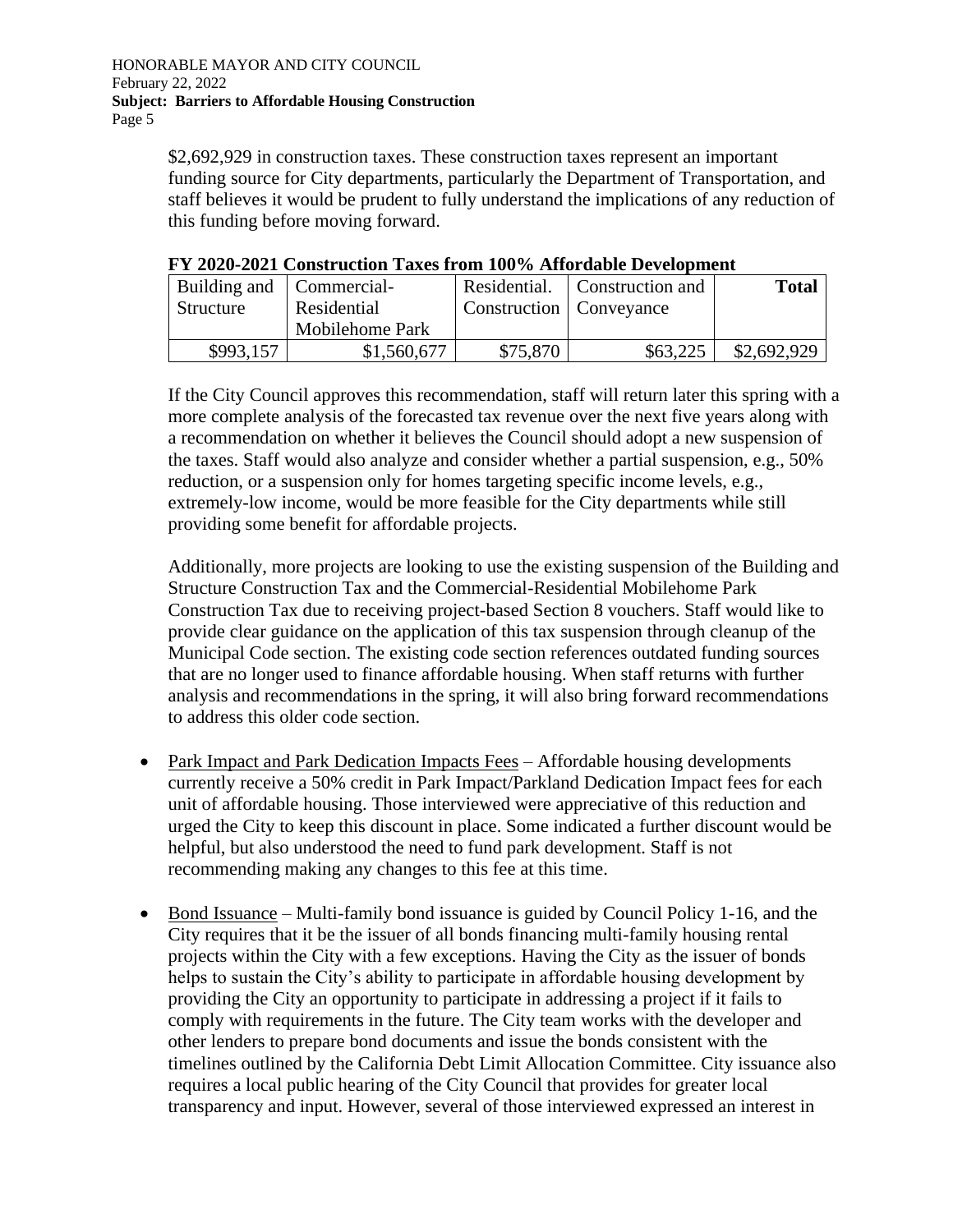> using outside bond issuers to reduce costs as there are fees for issuance and ongoing compliance monitoring. The City has approved exemptions to the Council Policy thus allowing other entities to issue multi-family housing bonds for several projects in recent years and will continue to consider those exemptions based on the Council Policy and the circumstances of each project.

> *Work Plan Item:* Staff will review the level of service and local transparency provided by other issuers and evaluate and compare bond issuance and monitoring fees from those issuers and compare those costs to the City's fee structure. Based on this information, staff will consider strategies to eliminate the incentive to use outside bond issuers and encourage participation in the City's bond program.

• Fee Estimates/Calculation – Besides the increased cost to development that taxes and impact fees add, some of those interviewed shared that obtaining tax and fee estimates can be challenging.

*Work Plan Item:* A work item on the City's Roadmap Backlog is the Development Fee Framework. The Development Fee Framework is a set of standards that can be used to guide changes to fees and taxes for multi-family residential construction. The goal of the Framework is for major residential fees and taxes to be aligned around a set of common parameters and for the administration of major development fees and taxes to be simplified. The Framework will also make it easier to provide a project developer with fee and tax calculations and estimations. It will also increase transparency for the public. As an additional work item considering that the Framework is not currently on the City Roadmap, staff will work on developing an impact fee registry that would be a unified place listing all fees and taxes for residential development with a point of contact in the department responsible for providing information and estimates to help better assist the development community.

#### *Other Policy Topics*

• Impact on Policy Changes to Site Selection – One topic raised by numerous builders in interviews were challenges around site selection and funding availability. Affordable housing projects take many years to go from acquisition of a property, to planning approval, to applying for funding, to awarding of funding, to construction, and finally to completion. Over the course of this process, policies and priorities can shift, which can then interrupt or stall a project. At the local and state level recently, there have been changes in what locations are prioritized for receiving funding. Many of those interviewed understood and often agree with policy purpose behind these changes. However, these changes can mean that what was a project that would rank highly for funding when the site was acquired now moves to something that may rank lower by the time they are applying for funding and ready to start construction. As policies change during the development process, developers need to reposition the development midstream. Changing aspects of the proposed development to ensure competitiveness for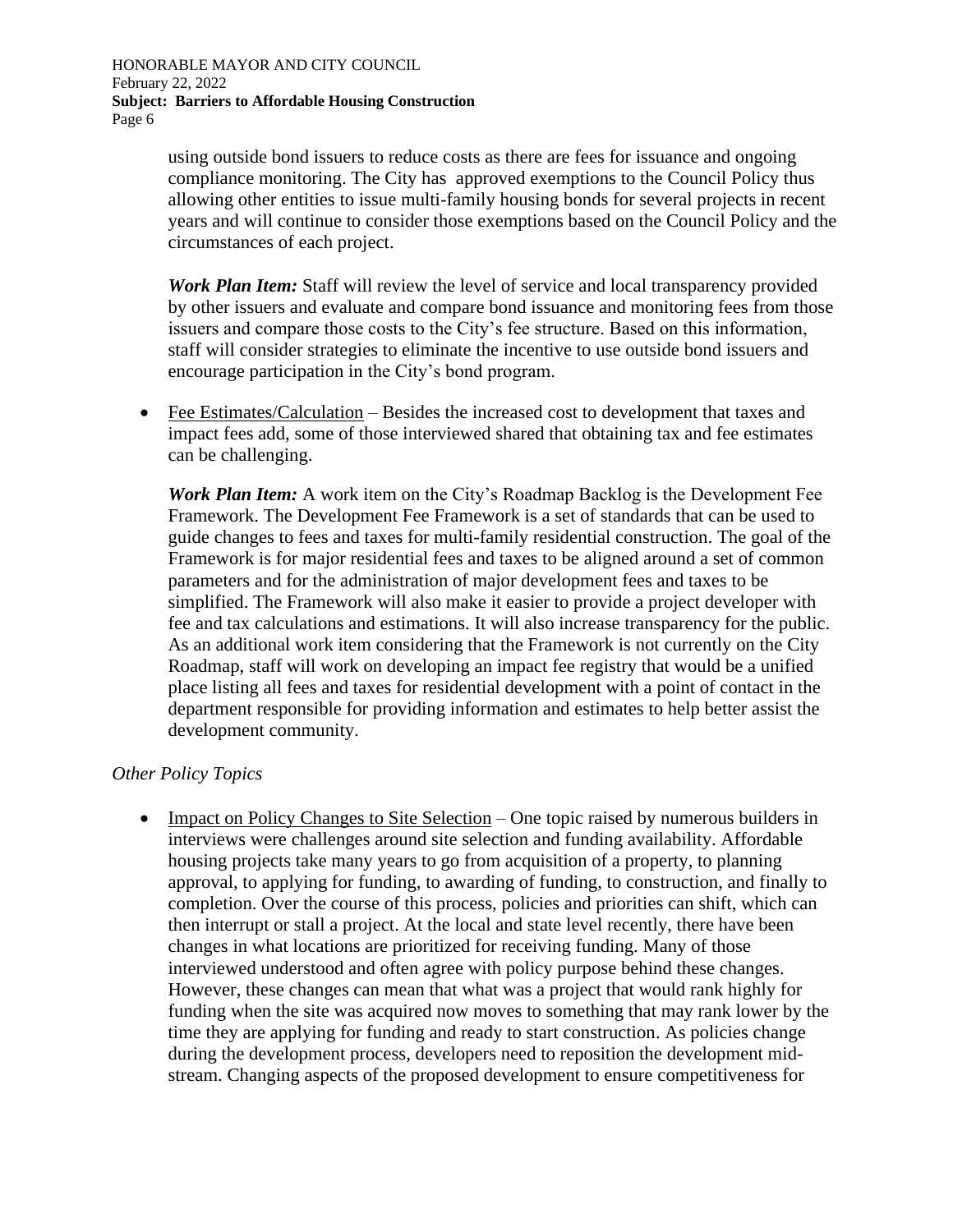> funding may impact the design of the building, which will add time to the development timeline.

#### *Non-Governmental Barriers*

• Construction Costs – Those interviewed confirmed the continued rise in construction costs through the pandemic. The cost of construction remains a significant barrier to affordable housing. The cost of labor has remained a contributor to the increased cost of construction, but other factors such as the cost of specific materials have added to the increase of overall cost. Additionally, given the continued rise in costs, it can be difficult to manage costs while waiting for funding. Adding the need for additional funding sources further compounds this problem since it can take more time.

Maximizing allowed density is important for the goals of the City in increasing its supply of affordable housing. Some of those interviewed had contemplated reducing density in a project in order to lower costs and become more competitive for funding. Reducing density might put the project in a construction type with lower costs. Staff will continue to monitor this issue.

# **CONCLUSION**

There are numerous factors both governmental and non-governmental that influence the ability of an affordable project to move forward. However, outside of the cost of construction, there are many lesser factors that can contribute to the ability or inability of a project to move forward in the City. Staff is recommending several actions to try to help facilitate affordable housing construction, including exploring a temporary suspension of construction taxes.

# **EVALUATION AND FOLLOW-UP**

Staff will follow up on the work items highlighted in the analysis section and incorporate the work into the Housing Crisis Work Plan. Each item will be tracked and monitored as a part of the regular updates on the Housing Crisis Work Plan to either the Community and Economic Development Committee or the City Council. The next update on the Housing Crisis Work Plan is scheduled for May at the Community and Economic Development Committee with a crossreference to aa City Council meeting. The updating and suspension of residential construction taxes for affordable development will be brought back to the City Council as a separate action item this spring, as appropriate, based on further analysis. Staff will also be conducting additional outreach through the Housing Element update process that will further serve as an opportunity to understand the barriers to affordable and market-rate construction.